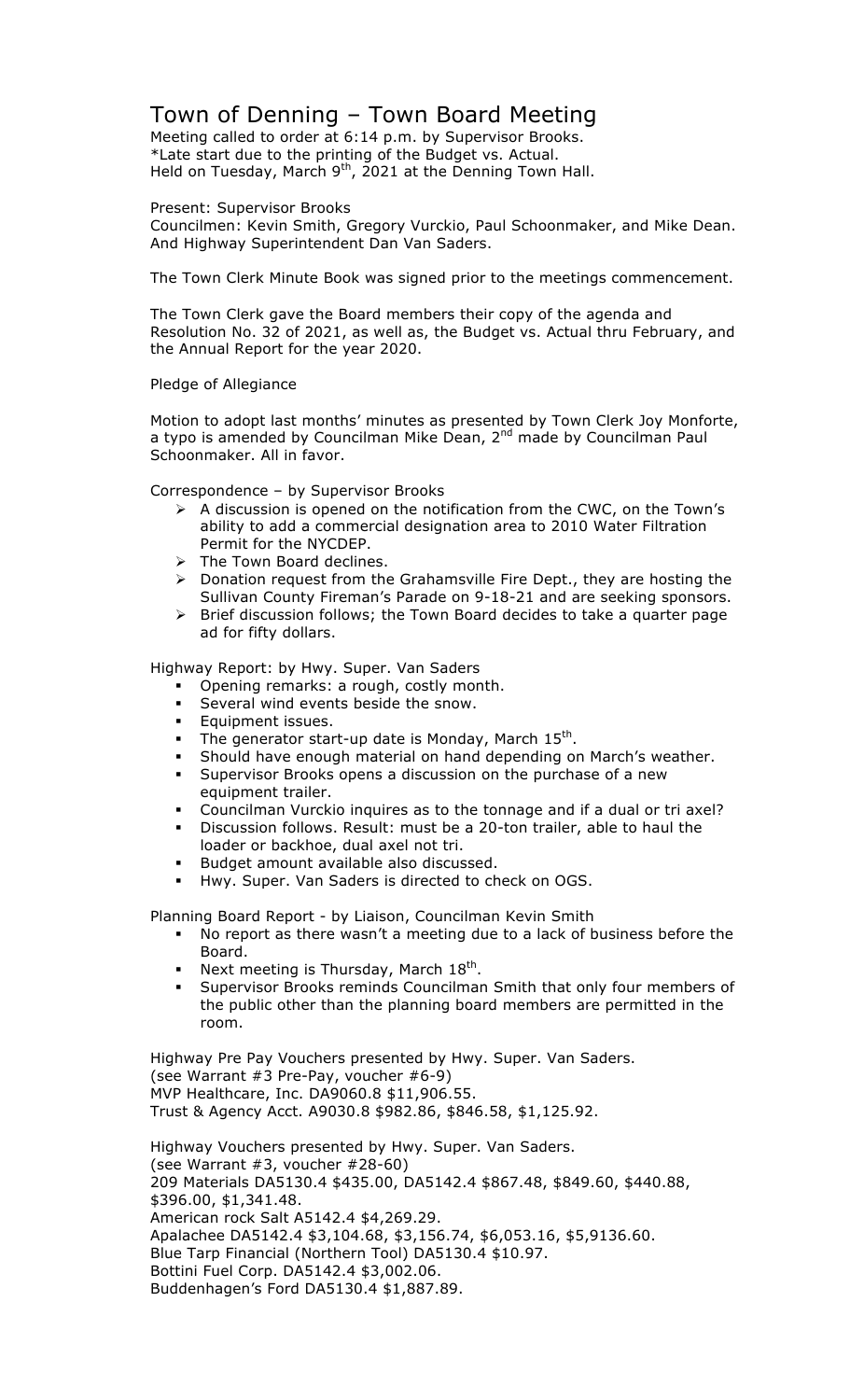Campbell Freightliner DA5130.4 \$16,889.30, \$84.96. Chemung DA5130.4 \$1,208.65, \$1,120.00. Fleet Pride DA5130.4 \$170.66. Home Depot Cr. Ser. DA5130.4 \$70.36. HO Penn DA5130.4 \$95.28. Hudson River Truck & Trailer DA5130.4 \$1,013.00 Kimball Midwest.DA5130.4 \$264.78. Robert Green DA5130.4 \$818.72. Liberty Trading Post DA5130.4 \$12.12. Mombaccus Excavating DA5142.4 \$3,862.00, \$3,334.80. North East Parts Group DA5130.4 \$854.28. Prestige Towing & Recovery DA5110.4 \$300.00, \$195.00. Robert Green Inc. DA5130.4 \$1,209.12. Sarjo Industries, Inc. DA5130.4 \$171.00. Truck Pro DA5130.4 \$1,278.79. T&T Sales DA5130.4 \$376.00, \$400.93.

General Pre Pay Vouchers presented by Supervisor Brooks. (see Warrant #3PP, voucher #10-16) Central Hudson A8160.4 \$37.71. MVP Health Care DA9060.8 \$8,510.52. TWC A1620.4 \$184.89, A5132.4 \$143.17. Trust & Agency Acct. DA9030.8 \$263.23, \$717.73,263.23.

General Vouchers, presented by Supervisor Brooks. (see Warrant #3, vouchers 27-40) Tammy Beck Petty Cash Court Reimbursement \$6.95. Bottini Fuel Corp. A5132.4 \$813.75, A1620.4 \$309.47. Central Hudson A5182.4 \$418.54, A1620.4 \$350.29, Looseleaf Law Publications A1410.4 \$20.43, A3620.4 \$20.42. Joy Monforte A1620.4 \$104.75. MVP A9060.8 \$32.50. Office of the state Comptroller A690 \$380.00. Quill A5134.4 \$118.75, A1620.4 \$40.78. Mike Pries, Inc. A1910.4 \$22,367.90. Sullivan County Septic's A110.2 \$330.00 UCRRA A8160.4 \$1,812.49. Karl von Hassel a3620.4 \$53.87.

Supervisor Brooks inquires if the Councilman are satisfied with the audit of the vouchers? The Councilmen respond in the affirmative.

Resolution No. 32 of 2021

**WHEREAS** New York State General Municipal Law Sections 103 and 104-4 permit the pre-audit function of vouchers, as a form of internal controls in the checking of claims and supporting documentation. And

**WHEREAS** the Sections 118 and 119 of New York State Municipal Law also authorize the auditing authority to approve of Said vouchers. AND

**WHEREAS** the Office of the New York State Comptroller Division of Local Governments and Accountability: Budgets and Finances also approves of this method.

**NOW THEREFORE BE IT RESOLVED** that the Town of Denning Town Board **HEREBY** approves of and authorizes payment of the following Warrants:

Highway Fund Warrant No. 3 Prep Pay Vouchers #6-9.

Highway Vouchers Warrant No. 3, voucher #28-60.

General Fund Pre-Pay Warrant No. 3 Vouchers #10-16.

General Fund Warrant No.3 Vouchers #37-40.

Capital Fund Sewage Disposal Vouchers Warrant No. 3 – None.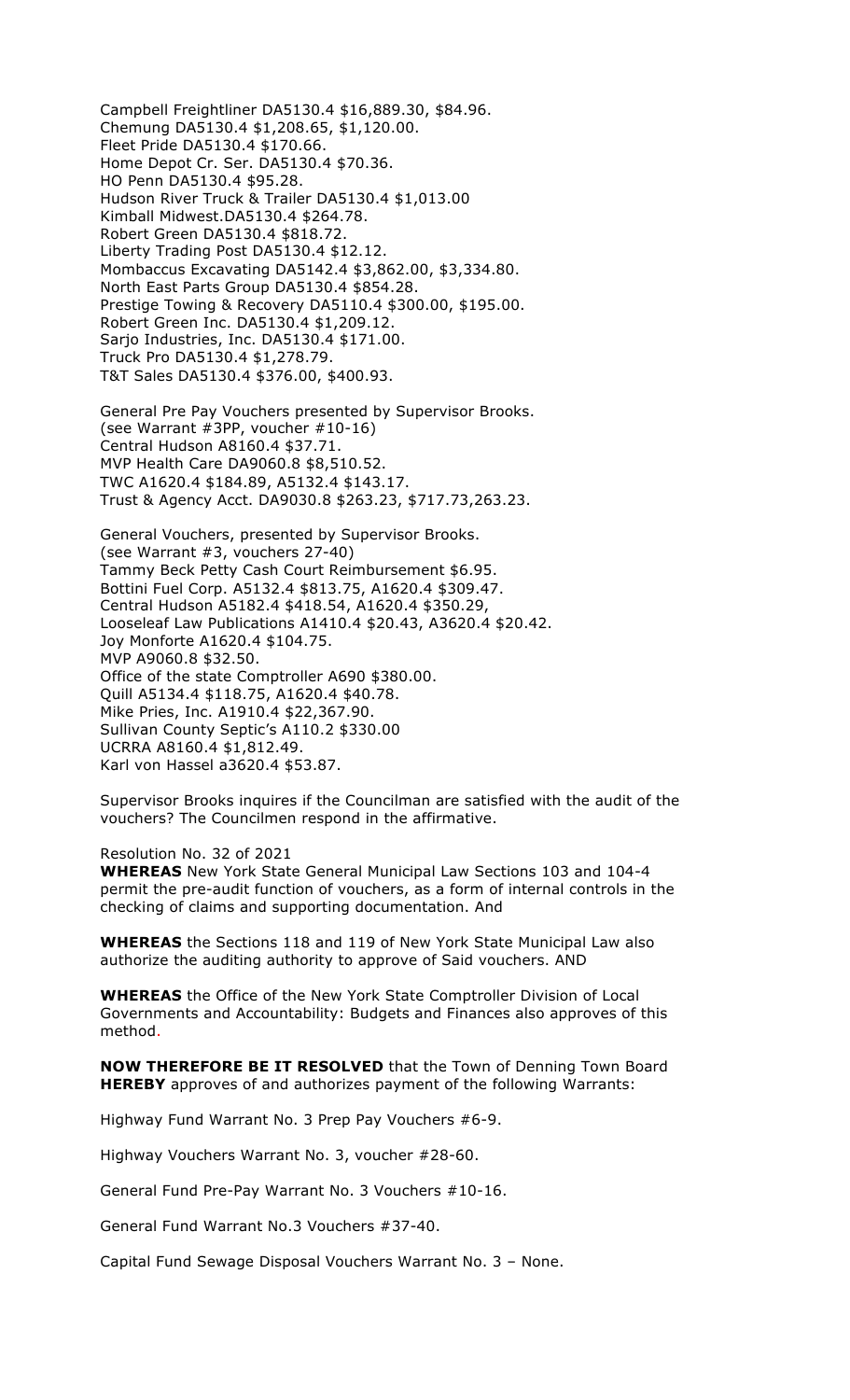**Whereupon**, the Resolution was put to a vote, and recorded as follows: Motion to adopt and approve by Councilman Gregory Vurckio,

2<sup>nd</sup> by Councilman Mike Dean. Roll Call Vote: Councilman Mike Dean AYE Councilman Paul Schoonmaker AYE Councilman Kevin Smith AYE Councilman Gregory Vurckio AYE Supervisor David Brooks AYE

Motion carried following a unanimous roll call vote.

Supervisor Brooks opens a discussion on the ordering of material off of the County bid, discussion follows.

Mombaccus does a very "hot mix" for the County.

Supervisor Brooks requests a Motion to authorize the Hwy. Super. And the Town Clerk to seek bids for highway material.

Motion to authorize the Hwy. Super. and the Town Clerk to seek bids for highway material by Councilman Mike Dean, 2<sup>nd</sup> by Councilman Kevin Smith. Roll Call Vote:

Councilman Mike Dean AYE Councilman Paul Schoonmaker AYE Councilman Kevin Smith AYE Councilman Gregory Vurckio AYE Supervisor David Brooks AYE

Motion carried following a unanimous roll call vote.

Supervisor Brooks reviews the 2020 Annual Report with the Town Board. Discussion on fund balances, revenue and the effect of the loss of State aid.

Supervisor Comments:

- Supervisor Brooks informs those present, of a call with Morton Builders.
- They originally wanted to know the time schedule, he had told him the slab would be done in June.
- The building will not be done this year as Morton is unable to find and retain employees.
- The grant will be expired before a possible completion date, as the funds must be expended prior to reimbursement.
- The deposit will be returned and the project put on hold, perhaps permanently.
- Supervisor Brooks asks Sundown resident Paul Hnatiw if he could check if a clump of trees down by Balace Bridge are on his property? The CWC stream program will buck them up, so they will not cause damage to the bridge or road.
- Mr. Hnatiw replies he will check and get back to him. Supervisor Brooks thanks him, because if it is not his property, then he will contact the other owner.
- Supervisor Brooks would like to meet and review insurance information with Councilman Dean.
- In April temporary rules & regs will be in effect at the Blue Hole, you will now need a permit for everyday in the Riparian Corridor, including camping.

Supervisor Brooks calls for Councilmen Comments:

- " Councilman Vurckio informs the Board, the CWT meetings are still by Zoom and that WAC is requesting their support.
- " Councilman Paul Schoonmaker asks if anyone had sat in on Congressman Delgado's call? He tried but since it was a Zoom Call he could not participate with his internet. His question had been; if the aid package had money in it for towns?
- Discussion on the aid package follows, the town would receive .06%.
- Supervisor Brooks; CHIPS funding may be back to previous level and then a decrease next year.
- Councilman Dean asks how the County shored up the Sundown Bridge?
- Supervisor Brooks replies it was shored up on both ends and the County used angle iron, the weight limit has been raised to 15 tons.
- Supervisor Brooks also informs those present that he has called U.C. engineer Ed Pine twice and has not received a return call.
- " Councilman Kevin Smith asks Supervisor Brooks to speak with the owner of the Russian Mule Brewery, he has gotten several calls that music season is starting, requesting they can keep the music indoors. Doors and windows closed. He states the property owners are looking forward to